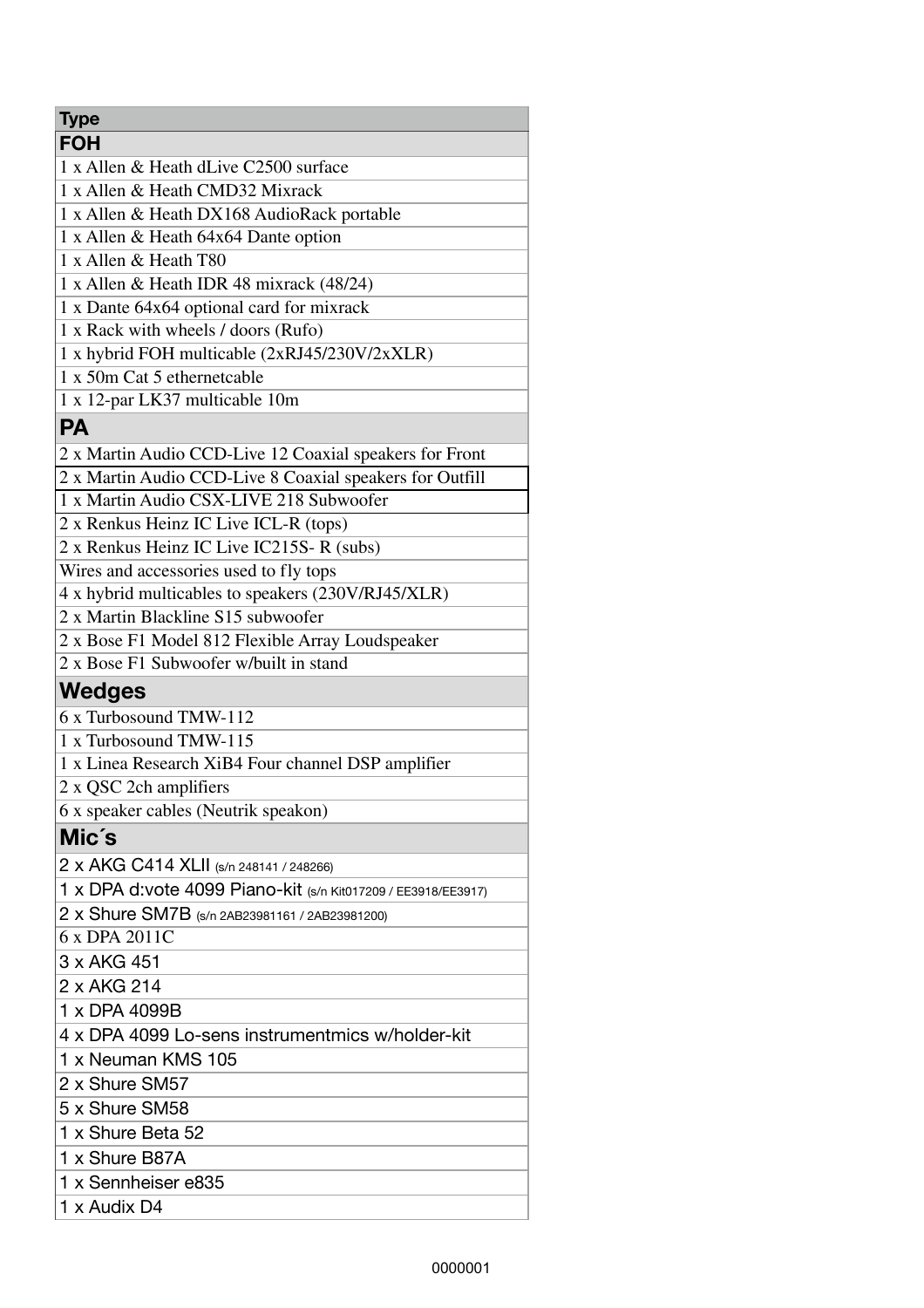| 2 x DPA 4060 miniature microphone (kit)               |
|-------------------------------------------------------|
| 2 x YAMAHIKO CPS-PF1S Piano Pickup System             |
| DI's                                                  |
| 2 x Countryman Type 85 DI-box's                       |
| 1 x Countyman Type 85 DI-box                          |
| 1 x Countyman Type 85S stereo DI-box                  |
| 3 x BSS AR-133 DI-box                                 |
| 1 x C-duser                                           |
| 1 x Helpinstill Piano pickupsystem                    |
| <b>Stands</b>                                         |
| 8 x small microphone stands with boom                 |
| 10 x large microphone stands with boom                |
| 2 x tripod speaker stands                             |
| 1 x Mirizio Microphone Mount for grand piano          |
| <b>Cables</b>                                         |
| ca 20 x XLR 5m                                        |
| ca 20 x XLR 10m                                       |
| ca 5 x Jack cables                                    |
| <b>Keys</b>                                           |
| 1 x Yamaha C7 grand piano (tuned on concert day)      |
| 1 x bench grand piano                                 |
| 1 x Fender Rhodes full size                           |
| 1 x Fender Rhodes MKII                                |
| 1 x Musser M-55 Provibe (ca 1970)                     |
| 1x Hammond B3 Cherry Wood 1959 w/pedals and           |
| softcower                                             |
| 1 x Hammond Leslie 122 Cherry Wood speaker            |
| 1 x Yamaha upright piano SU-118C                      |
| <b>Double bass</b>                                    |
| 1 x András Bakos, 34 size w/ «The Realist» pickup,    |
| modell Cerutti. Pirastro «Obligato» strings.          |
| 1 x gigbag Gewa «Turtle»                              |
| Guitar-amps                                           |
| 1 x Fender Twin Reverb Silver Face guitar amp         |
| 1 x Fender Twin Reverb Silver Face guitar amp         |
| 1 x Fender Twin Reverb Silver Face guitar amp         |
| 1 x Roland Jazz Chorus-120 Combo                      |
| 1 x Vox AC30 CC2 (Custom Classic)                     |
| 1 x Polytone Minitribute II Combo                     |
| <b>Bass-amps / cabinets</b>                           |
| 1 x Markbass Little Mark III 500W amplifier           |
| 1 x Markbass New York 121 1 x 12" basscabinet         |
| 1 x Markbass Little Mark Rocker 500W amplifier        |
| 1 x Markbass Standard 104HR 4 x 10" basscabinet       |
| 1 x Gallien Kreuger MB150 combo bassamplifier/cabinet |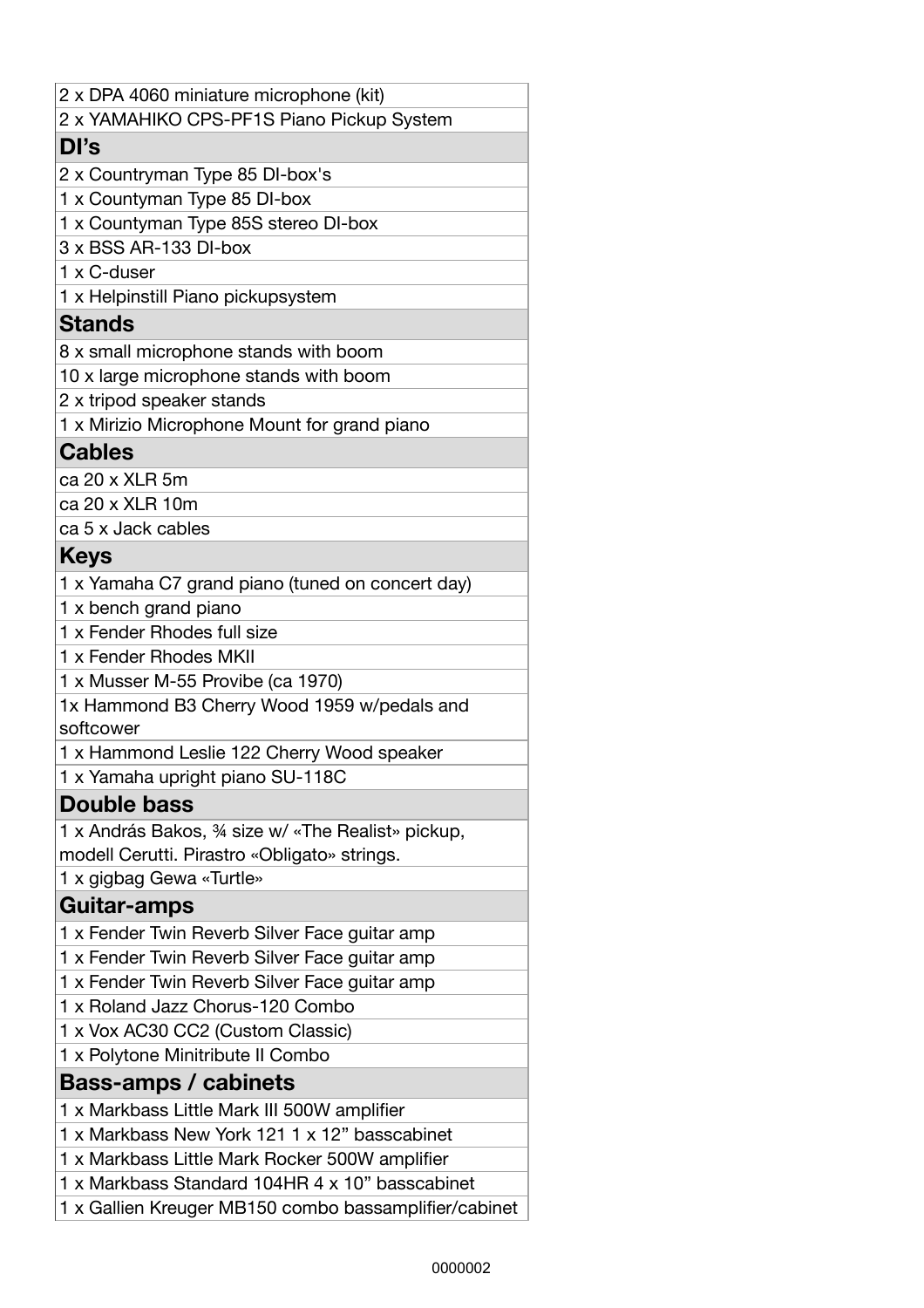| 1 x Ampeg SVT Classic amplifier                                     |
|---------------------------------------------------------------------|
| 1 x Ampeg 410HE basscabinet                                         |
| <b>Drumsets - shellpacks</b>                                        |
| Gretsch round badge vintage 1963 18-12-14                           |
| Ludwig Classic Maple: 20+22 bassdrums/ 8-10-12-14-<br>16 toms,      |
| Yamaha Maple Custom Studio Steve Gadd 20-8-10-10-<br>$12 - 14 - 16$ |
| Tama Superstar 18-12-14 (1972)                                      |
| <b>Snares</b>                                                       |
| Ludvig Classic Maple 14x5 snare drum                                |
| Pearl 13x5 snare something                                          |
| Ludvig Supraphonic 14" x 6,5" brass                                 |
| Pearl 14" x 8" Maple Free floating ca 1982                          |
| Yamaha hardware:                                                    |
| 4 x boom cymbal stand                                               |
| 2 x snare stand                                                     |
| 1 x hihat stand                                                     |
| 1 x drumthrone round seat                                           |
| 1 x bassdrumpedal                                                   |
| 2 x hihat stand                                                     |
| 4 x boom cymbal stand                                               |
| 1 x bassdrumpedal                                                   |
| <b>Other drum-hardware:</b>                                         |
| 2 x Gibraltar snardrum-stands                                       |
| 1 x Lydvig Atlas snaredrum-stand                                    |
| 1 x Ludvig Atlas bassdrumpedabl                                     |
| 2 x Gibraltar thin straight cymbal stands                           |
| 1 x Pearl drumthrone round seat                                     |
| 2 x carpets                                                         |
| <b>Cymbals</b>                                                      |
| Paiste 2002 16" crash                                               |
| Paiste 2002 18" crash                                               |
| Paiste 2002 19" thin crash                                          |
| Paiste 2002 20" flat ride                                           |
| Paiste 2002 22" ride                                                |
| Paiste 2002 14" Hihat "Sound egde"                                  |
| Zildjian ZXT 20" ride                                               |
| Zildjian 22" ride - vintage                                         |
| Zildjian 14" hihat - vintage                                        |
| Other hardware / cases                                              |
| Cymbal flight case                                                  |
| Hardcase hardware carriercase                                       |
| Hardcase hardware carriercase                                       |
| Hardcase cases Gretch Roundbagde kit - 18-12-14                     |